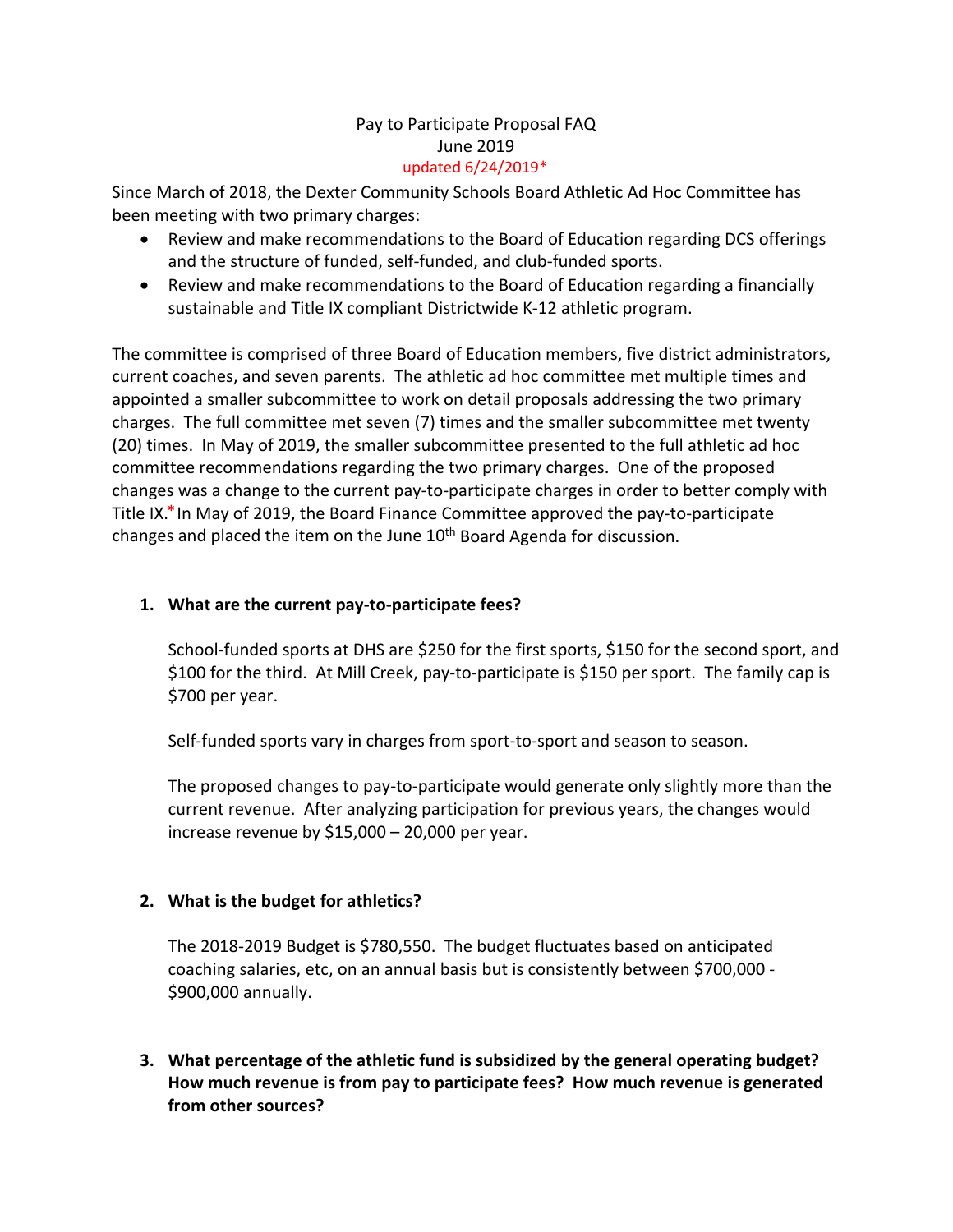In general, the general operating budget subsidizes approximately 60%-70% of the total athletic budget. For example, the athletic budget is generally between \$700,000 - \$900,000 annually. Pay-to-participate fees generated \$204,350 in 2017-2018. In addition, gate admission for 2017-2018 generated \$81,632 (minus MHSAA event hosting fees) plus \$6290 in season passes. This required close to a \$500,000 subsidy for athletics in 2017-2018 from general fund. 2018-2019 numbers are not yet finalized as the school year is just wrapping up.

### **4. How many middle and high school students participate in DCS athletics?**

In 2015-2016, 588 students participated in Mill Creek or DHS athletics. In 2016-2017, 617 students participated in Mill Creek or DHS athletics. In 2018-2019, 689 students participated in athletics. The numbers reflect a combination of more interest in athletics and improved coordination of numbers between school-funded and selffunded sports. The numbers include both self-funded and school-funded sports.

In 2018-2019, 425 students played at least one sport, 238 played at least two sports, and 26 played three sports at DHS. These numbers include both school-funded and selffunded athletes.

### **5. What costs are paid by the athletic budget?**

The Athletic Budget pays for the cost of the Athletic Director, Secretary, Coaching Salaries, officials, transportation (when available), game workers, athletic trainer, training supplies, entry/tournament fees, and equipment/uniforms (only when necessary). The budget generally does not pay for equipment or uniforms. We only purchase those items when there is a definite need due to no other funding source.

#### **6. What costs are teams paying for outside of the athletic budget?**

The varies by team and whether or not the sport is self-funded or school-funded. In general, teams fund-raise or ask for funds for uniforms, equipment, and clothing for the student-athletes. Some teams collect money to fund food for the students before and/or after games. These decisions vary by sport/team and are usually determined by coaches and players.

**7. What is the percentage of general fund subsidy compared to other schools in the conference?**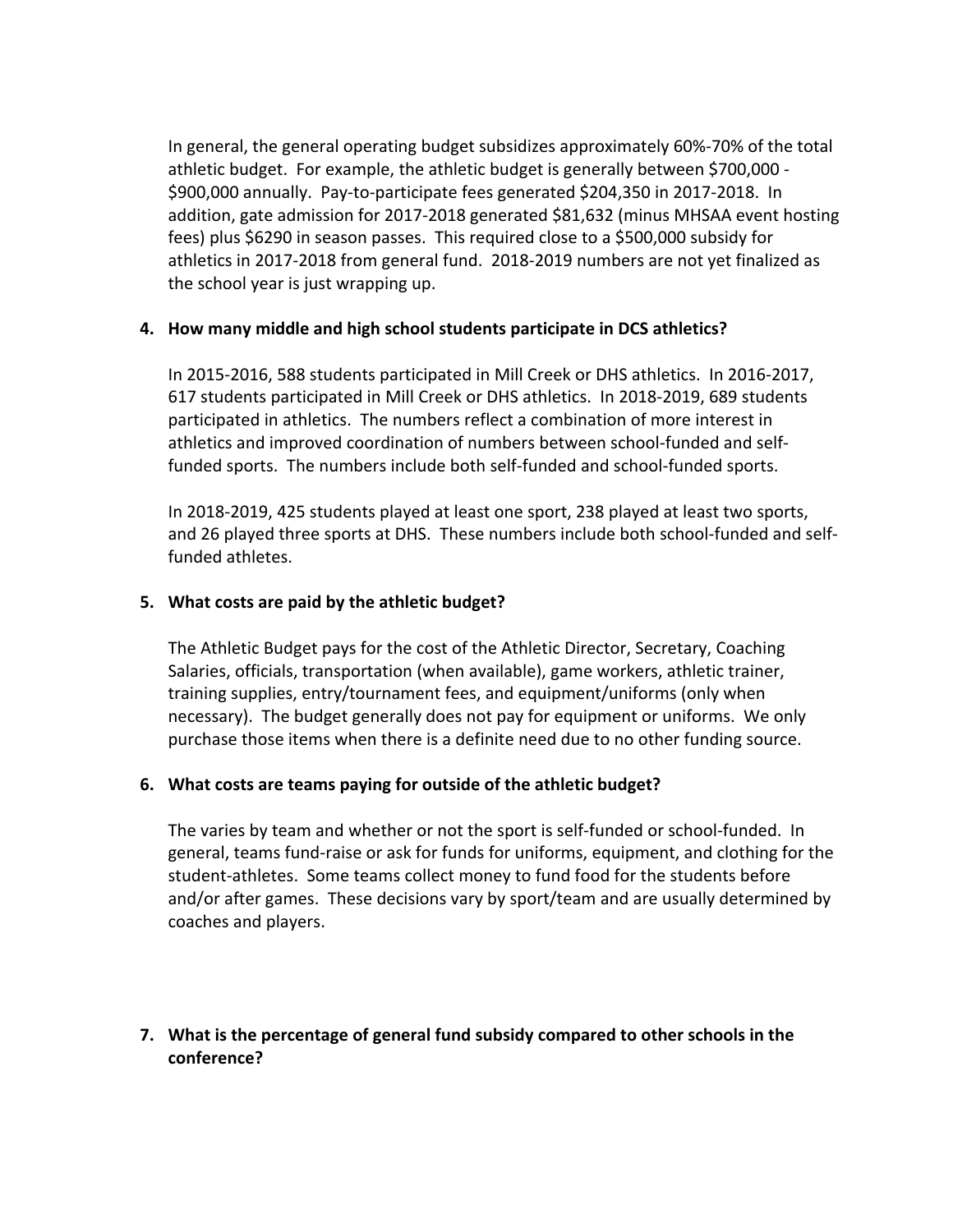This varies by year and is not surveyed annually. The last time we collected the data was in 2016-2017 where DCS subsidized athletics by 63%. The subsidies generally are between 60% - 89% based on schools in our conference.

### **8. How does the proposed pay to participate compare to other districts?**

Our current pay-to-participate fees are a graduated system of \$250 for the first sport, \$150 for the second sport, and \$100 for the third sport. After analyzing the prior years' participation and revenue, the athletic committee recommended \$250 per sport or \$350 for unlimited sports as the closest intervals to nearly break-even on the revenue generated from pay-to-participate.

The committee recommended the \$250 per sport instead of a graduated system that we currently have because of equity concerns for our student-athletes. For example, if a male student participated in water polo in the fall then swimming in the winter, the family would pay the full cost of the self-funded water polo fees, then \$150 for swimming because it is the second sport. If a female student participated in swimming in the fall then water polo in the spring, the family would pay \$250 for swimming then full cost of the self-funded water polo fees. This creates equity issues between our sports.

Some schools in our conference have no pay-to-participate fees for school-funded sports but still have self-funded sports. Others have flat fees and others have graduated systems. Two local examples are Pinckney and Saline. Pinckney charges \$210 per sport plus students pay for the full fees of self-funded sports. Saline charges \$325 for unlimited school-funded sports but students pay the full fees of self-funded sports.

# **9. Which sports are funded and which sports are self-funded?**

School-funded: Girls Cross Country, Boys Cross Country, Girls Golf, Boys Golf, Football, Girls Swimming, Boys Swimming, Girls Tennis, Boys Tennis, Girls Soccer, Boys Soccer, Volleyball, Girls Basketball, Boys Basketball, Wrestling, Softball, Baseball, Girls Track, Boys Track, Sideline Cheer

Self-funded: Girls Water Polo, Boys Water Polo, Hockey, Field Hockey, Girls Lacrosse, Boys Lacrosse, Equestrian, Competitive Cheer, Freshman Baseball

#### **10. How many scholarships are requested per year? What was the cost?**